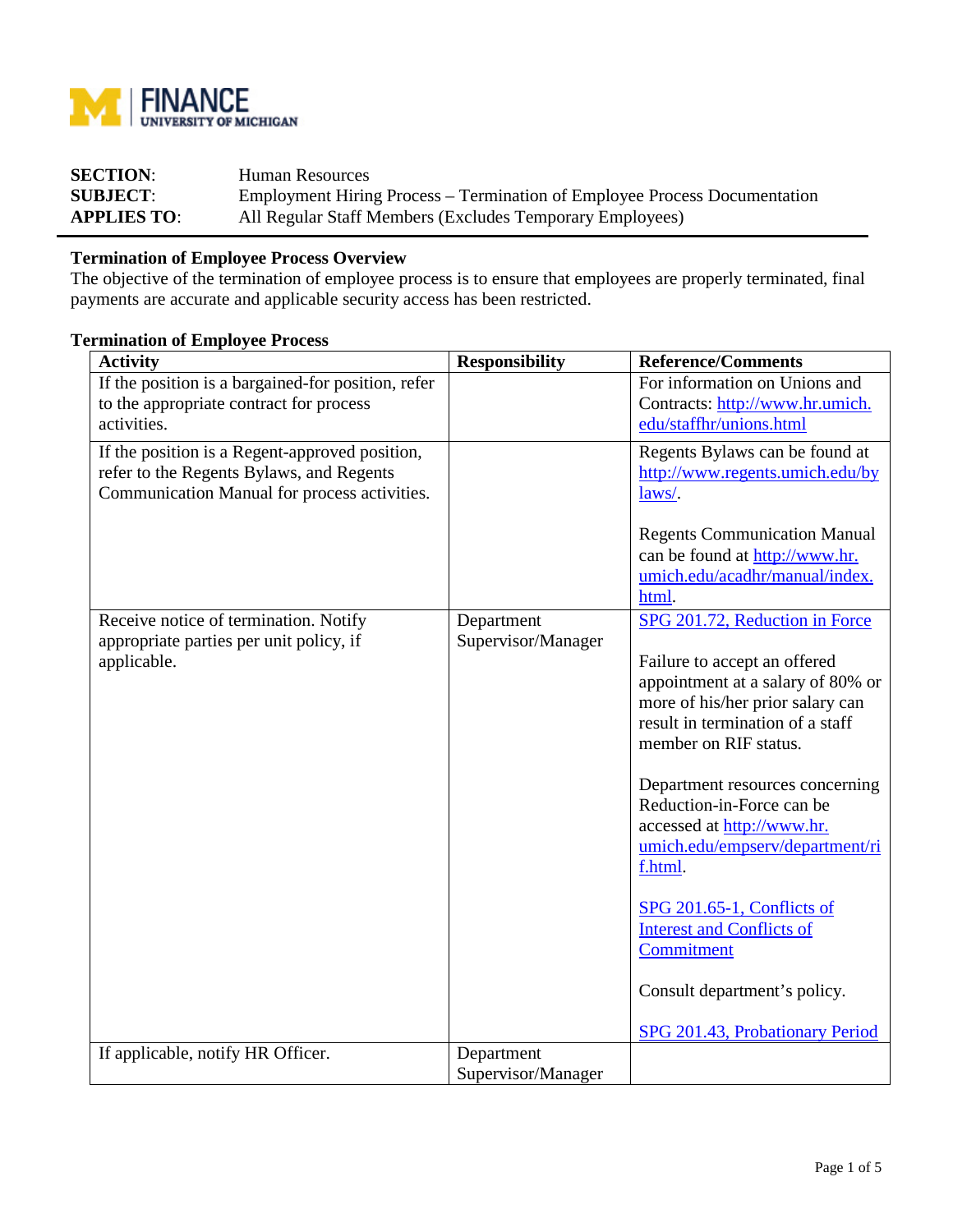

| If employee has not been recommended for<br>rehire or for a different position (i.e. the rehire<br>status is "restricted" or "no rehire"), begin<br>Termination Workflow and scan supporting<br>documents.<br>Complete appropriate fields pertaining to the<br>termination via the SSC HR eForm. The eForm<br>should be completed as soon as pertinent<br>information is known regarding staff member's<br>termination from the University, and prior to<br>the termination effective date to avoid possible<br>overpayments. If a staff member is retiring, the<br>SSC HR eForm should be prepared and<br>processed sixty (60) days prior to the effective<br>date to facilitate proper handling of prepaid<br>staff benefit deductions. | Department<br>Supervisor/Manager | For instructions and information<br>on how to use Termination<br>Workflow, start the item called<br>"HR Workflow Transactions"<br>and open the document titled<br>"Create a Termination Workflow<br>Transaction – Step-by-Step<br>Procedure."<br>Complete the required training<br>(MyLinc course HRE107) before<br>access is given to complete<br>termination workflow transaction<br>(OARS role: HR PAR<br>UPDATER).<br>SPG 201.40, Termination of<br>Employment<br>SPG 201.83, Retirement |
|-------------------------------------------------------------------------------------------------------------------------------------------------------------------------------------------------------------------------------------------------------------------------------------------------------------------------------------------------------------------------------------------------------------------------------------------------------------------------------------------------------------------------------------------------------------------------------------------------------------------------------------------------------------------------------------------------------------------------------------------|----------------------------------|----------------------------------------------------------------------------------------------------------------------------------------------------------------------------------------------------------------------------------------------------------------------------------------------------------------------------------------------------------------------------------------------------------------------------------------------------------------------------------------------|
| SSC HR Coordinators will route electronically<br>via MPathways PAR workflow to designated<br>person to review and approve. SSC HR<br>Coordinator will route to designated Central<br>HR representative.<br>If employee has not been recommended for<br>rehire or for a different position, Central HR<br>Representative needs to be included in<br>workflow approval process.                                                                                                                                                                                                                                                                                                                                                             | <b>SSC HR Coordinator</b>        | Approval should be done by<br>someone with higher level<br>authority.<br>Approvers must take the required<br>training (MyLinc course<br>HRS104) before access is given<br>to approve transactions (OARS<br>role: HR PAR APPROVER.                                                                                                                                                                                                                                                            |
| Cancel P-Card by submitting P-Card<br>Maintenance Form to the Purchasing Card<br>Group.                                                                                                                                                                                                                                                                                                                                                                                                                                                                                                                                                                                                                                                   | Department<br>Supervisor/Manager | The P-Card Maintenance Form<br>can be accessed at http://<br>procurement.umich.edu/card-<br>programs/forms.                                                                                                                                                                                                                                                                                                                                                                                  |
| Confirm employee has submitted all P-Card<br>expenses through the Travel & Expense<br>Reporting system (Concur).                                                                                                                                                                                                                                                                                                                                                                                                                                                                                                                                                                                                                          | Department<br>Supervisor/Manager | If employee has already left,<br>contact Procurement Services for<br>further assistance. Out of pocket<br>expenses cannot be submitted<br>through submitted through<br>Concur once the employee<br>leaves. Reimbursement of out of<br>pocket expenses, if necessary,<br>must be completed on a "paper"<br>expense report/non PO voucher<br>and sent to A/P.                                                                                                                                  |
| Confirm employee's final time reporting;<br>approve employee's time.                                                                                                                                                                                                                                                                                                                                                                                                                                                                                                                                                                                                                                                                      | Department<br>Supervisor/Manager |                                                                                                                                                                                                                                                                                                                                                                                                                                                                                              |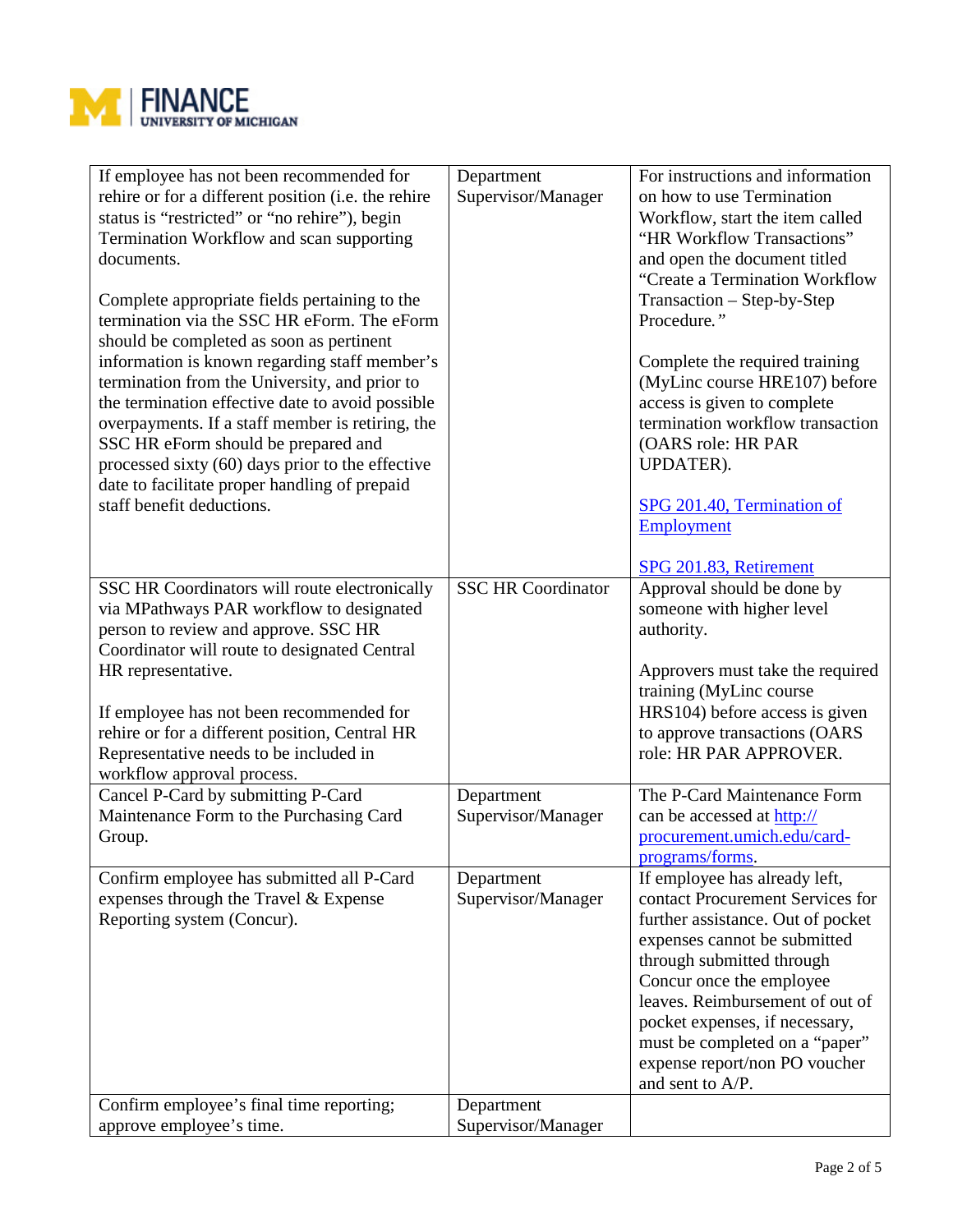

| Contact ITCom to have the staff members<br>telephone password reset and/or have the<br>telephone calls forwarded.                                                                | Department<br>Supervisor/Manager   | https://blue.itcom.itd.umich.edu/<br>UofM/WebObjects/OnLineServic<br>eCenter.woa/3/wo/kpwNdEMKQ<br>CnIbXSUt3XU2M/0.9.9                                                                                                                                                                                                                                                                                 |
|----------------------------------------------------------------------------------------------------------------------------------------------------------------------------------|------------------------------------|--------------------------------------------------------------------------------------------------------------------------------------------------------------------------------------------------------------------------------------------------------------------------------------------------------------------------------------------------------------------------------------------------------|
| Collect all University keys, credit cards, UM<br>ID's, phones, radio phones, home CPU's, Duo<br>Token (if applicable), assigned petty cash and<br>petty cash vouchers from them. | Department<br>Supervisor/Manager   |                                                                                                                                                                                                                                                                                                                                                                                                        |
| Notify staff member to clean out their personal<br>information from email as well as computer<br>files.                                                                          | Department<br>Supervisor/Manager   |                                                                                                                                                                                                                                                                                                                                                                                                        |
| Notify local systems department to remove<br>email and computer access.                                                                                                          |                                    |                                                                                                                                                                                                                                                                                                                                                                                                        |
| Complete request to delete M-Pathways access<br>through Online Access Request System<br>(OARS).                                                                                  | Department<br>Supervisor/Manager   | OARS can be accessed at:<br>http://its.umich.edu/accounts-<br>access/administrative-<br>access/oars.                                                                                                                                                                                                                                                                                                   |
| If applicable, get the employee to sign an As<br>Needed Effort Certification Report prior to<br>terminating from the University.                                                 | Department<br>Supervisor/Manager   | Run "As Needed, Effort<br>Certification Reports"<br>MAISLINC Run the As-Needed<br><b>Effort Certification Report -</b><br><b>Quick Reference</b><br>For detailed information on effort<br>reporting see: http://finance/<br>umich.edu/finops/reporting/effort<br>(Login with uniqname and<br>Kerberos password.)<br>See process documentation for<br><b>Effort Certification Reporting</b><br>Process. |
| Remove employee from timekeeping static<br>group if applicable. Contact SSC Time and<br>Leave group.                                                                             | Department<br>Supervisor/Manager   | http://ssc.umich.edu/services/hu<br>man-resources/time-leave-admin                                                                                                                                                                                                                                                                                                                                     |
| Refer to the Termination Checklist for items<br>not listed here that are applicable for the unit,<br>and follow any additional local exit checklists,<br>if applicable.          | Department<br>Supervisor/Manager   | Termination Checklist can be<br>found at https://hr.umich.edu/<br>working-u-m/my-employment/<br>uhr-procedures/20140-<br>termination-employment.                                                                                                                                                                                                                                                       |
| Verify that correct vacation payout is made to<br>employee by reviewing management reports<br>(i.e. gross pay register, applicable management<br>reports).                       | <b>SSC Time and Leave</b><br>Group |                                                                                                                                                                                                                                                                                                                                                                                                        |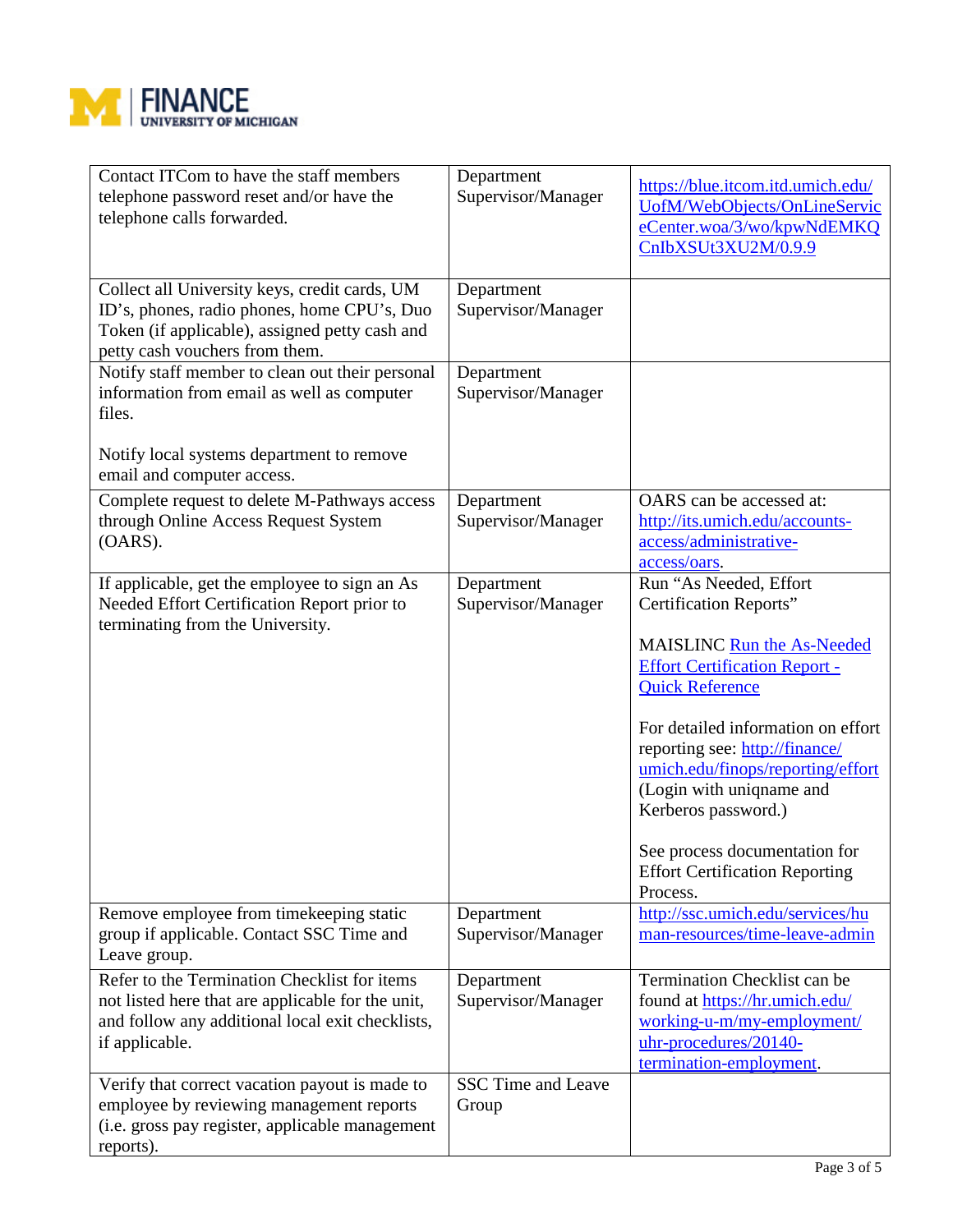

| Verify that employee has been removed and      | <b>FBS</b> |  |
|------------------------------------------------|------------|--|
| that monthly salary employee is not being paid |            |  |
| after termination by reviewing management      |            |  |
| reports (i.e. gross pay register, applicable   |            |  |
| management reports).                           |            |  |

## **Other related information:**

Key Contacts:

- Additional employment resources for departments can be found on the Recruiting and Employment Services website at [http://www.hr.umich.edu/empserv/.](http://www.hr.umich.edu/empserv/)
- Contact your HR Unit Liaison for eMploy access question.
- Contact HR Officer for any concerns.
- For University HR assistance contact University HR Rep, or University HR Employment Process Coordinator.

Related Standard Practice Guides:

- In accordance with **SPG 201.43, [Probationary](http://spg.umich.edu/pdf/201.43.pdf) Period**, during the initial six months of regular employment, employees are considered probationary. There is no obligation to continue employment through the probationary period. For bargained-for positions, refer to the appropriate contract for information on the probationary period.
- In accordance with SPG 201.35, [Non-Discrimination,](http://spg.umich.edu/pdf/201.35.pdf) the University, in its employment and human resource policies and practices, will not discriminate against any individual because of race, color, religion, creed, national origin or ancestry, age, marital status, sexual orientations, gender identity, gender expression, disability, special disabled veteran and Vietnam-era veteran status, and height or weight, except as allowed by the need for bona fide occupational qualifications. Reasonable accommodation will also be provided to persons with disabilities, to disabled veterans, and to accommodate religious practices.
- In accordance with SPG 201.46, Personnel Records [Collection,](http://spg.umich.edu/pdf/201.46.pdf) Retention and Release, the collection, availability and disclosure of the contents of personnel files is governed by regulations established by the University and applicable laws. The Faculty and Staff Records Office, the Medical Center Staff Records Office and the custodian of personnel files or records in various departments, schools, colleges or other University offices are subject to these regulations.
- Refer to SPG 604.01, [Department](http://spg.umich.edu/policy/604.01) Record Retention For Business and Financial Records, to determine the proper record retention period relating to the job posting process.
- In accordance with SPG 201.78, [Unemployment](http://spg.umich.edu/pdf/201.78.pdf) Compensation, current and former University staff who meet eligibility requirements may draw unemployment compensation payments during periods of unemployment, in accordance with the Federal Employment Security Amendments of 1970, and the Michigan Employment Security Act.